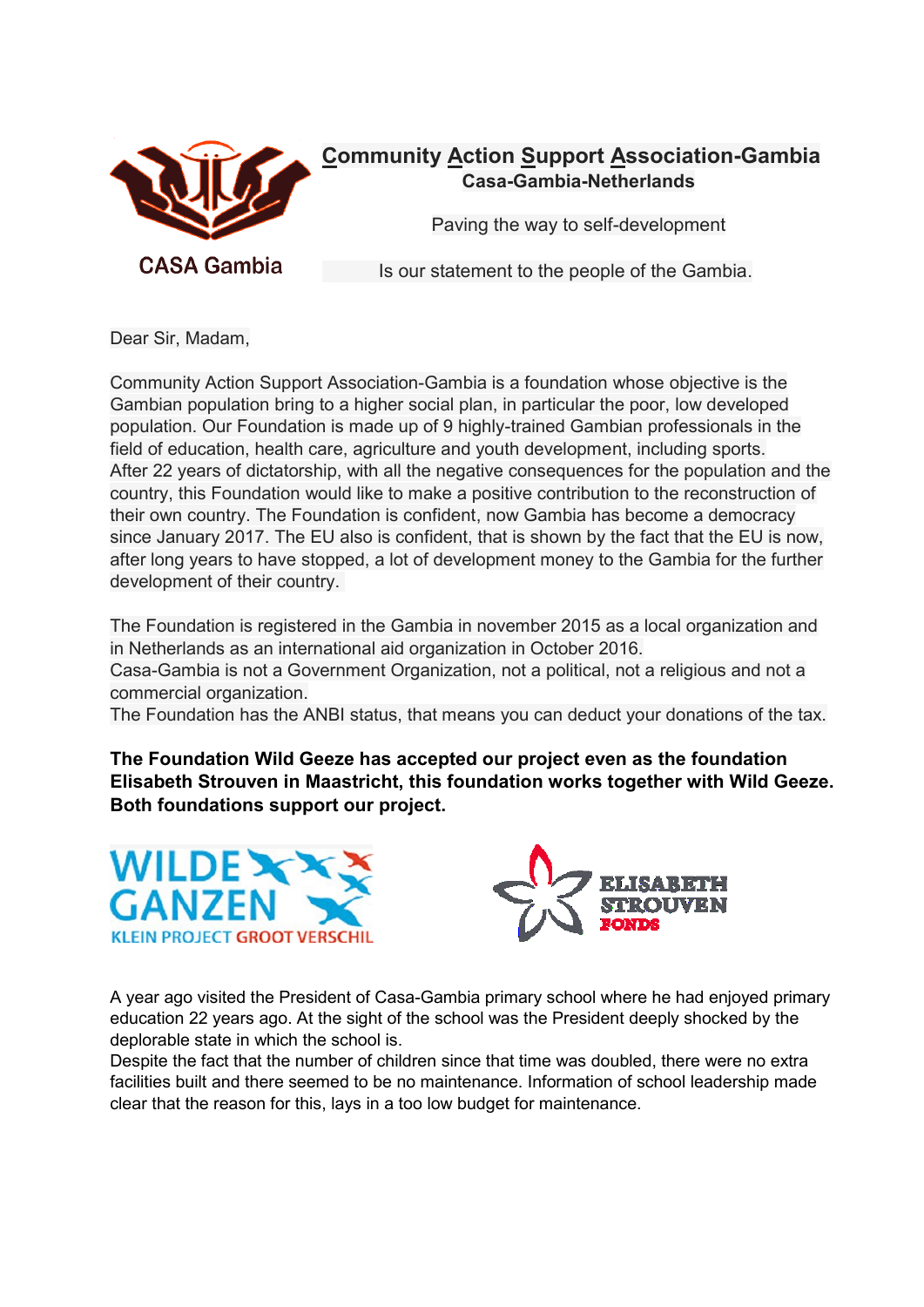

Photo 1: leak in the roof allowing the library and teachers room have become unusable.

Photo 2: worn chairs that are still used by default.

Photo 3: battered table that should be used by the children, for lack of better.

At that time the President himself promised to do everything possible to restore the school. Casa-Gambia is aware of the importance of a good education and that is not possible without good facilities, materials and good hygiene. It became clear that 1,875 children and 66 teachers depend on the commitment of CASA-Gambia to turn the tide.

Concrete Casa-Gambia has developed a plan in collaboration with the Executive Board of the school, the local population and the Government for the total renovation of the Brufut Lower Basic School. In the meantime we have already got the MOU (the Memorandum of Understanding) This means we have an appointment with the Ministery that they are responsible for the school and that they take care for all what`s needed to can give good quality education. This means they take care for paying the teachers, take care for all education materials which are needed to can give good quality education and that they are involved by increasing cleaning and maintaining the school.

By involving all these people and stakeholders by the renovation of the school we want to increase and garanty the quality of the school at the long term.

### Community involvement

CASA-Gambia mobilizes a work crew of local people, both professionals and auxiliary troops. For this, we work together with the school management, teachers, parents and the administration of the village Brufut.

### Improve Awareness & Education

It will be clearly for everyone who visits the school that renovation of the school is badly needed. However, we will also make an effort to add other qualities by information and training activities in the field of hygiene, maintenance, family planning, women's rights and anti-corruption. The team of CASA-Gambia, the most of whom have ever gone to school in Brufut, put all her knowledge, experience and network in order to make progress in these areas. That is very suitable for the ' return ' culture of CASA-Gambia. The long term impact:

## **"Paving the way to self-realization"**

What needs to be addressed with great urgency?

On the picture below you can see the simple but robust school desk that we are going to purchase with your help. In addition we also repair the roof over the library, the floor tiling in a number of classrooms and all the walls inside and outside painting. CASA-Gambia used the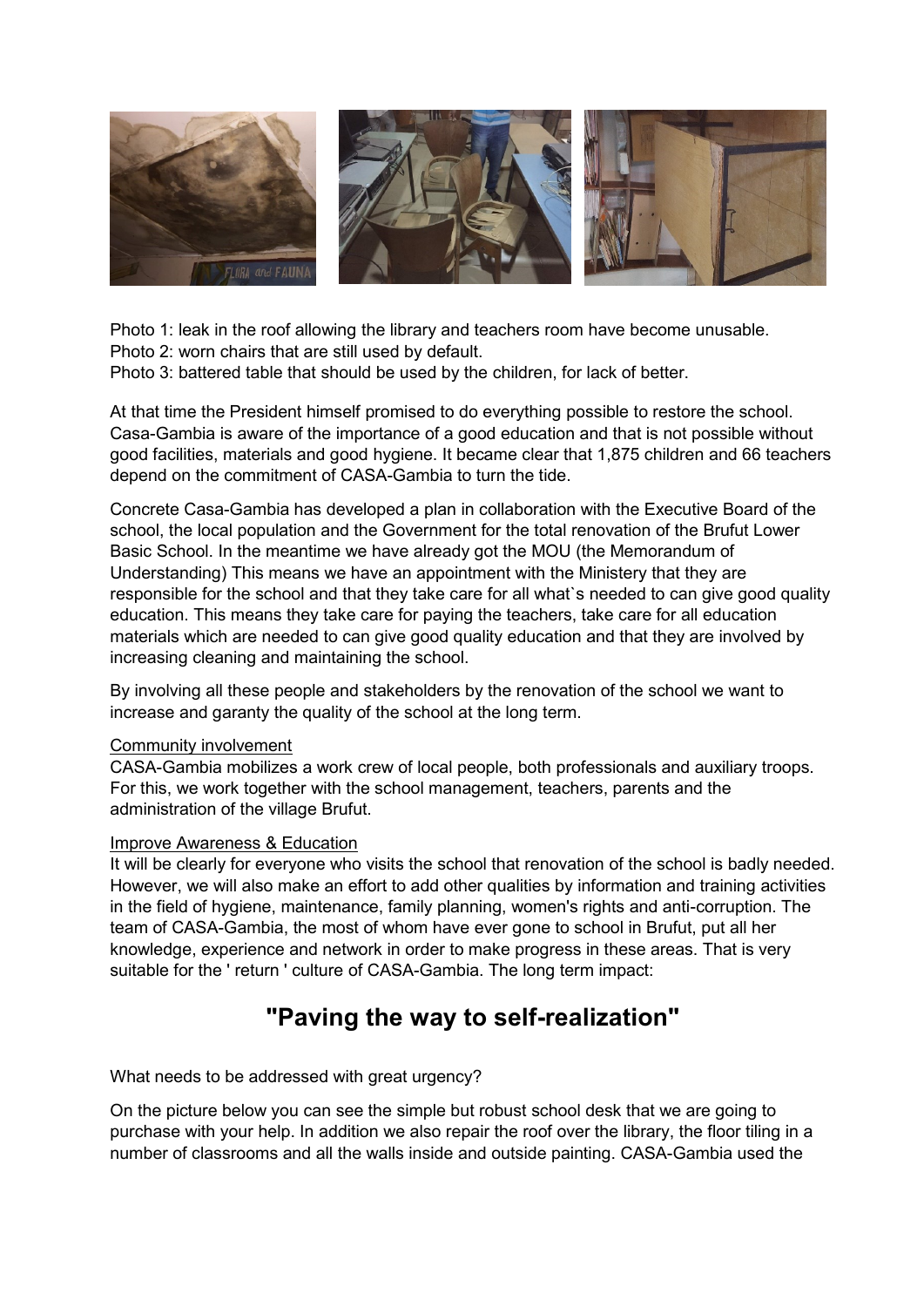summer vacation to the refurbishment work before the new school year begins. We are already looking forward to the smiling children if they go back to school in september.



plan for the construction of 8 additional premises because actually 46 classrooms for 1,875 is not enough. We are confident that the children will benefit from a good education as we have had. Our commitment will inspire this new generation to take initiative as our passion is expressed:

# **Prepare the way for development on its own initiative**

### How can you help?

You can buy a School bench for the Children for  $\epsilon$  50.00/piece. If at least  $\epsilon$  50 is donated then we can buy a solid school bank which will be used by 6 children per day! If desired we will each bank that you purchase, brands with ' supported by [your name] ', which is very fun for the kids because they see that there is someone in the world interested in their future.

If you are an organization, or personal and you want a whole class with your name engraved on each school bank, that means 20 engraved school desks for 120 children per day.

Send us your contact details, so that we can send you a picture of your engraved school bank  $(s)$ .

Of course there is more what you can do with your knowledge, experience and network by spreading this letter. You can also decide to come to The Gambia and help us with our project in any form.

Your support is necessary to 100 solid school desks to purchase. 1,875 children are now too much for the number of available school desks, rendering the children can learn well. That is why our top priority is buying new school benches! We will refurbish old banks that can be saved.

Casa-Gambia has a project plan, in which the phases, budget and planning is described. If you are interested in this plan you can ask persons mentioned below.

You can support us by donating to our bank account number NL06 SNSB 0939 3191 44 BIC No. SNSB NL 2A, t.n.v. Stichting Casa-Gambia-Nederland.

Do you have any questions about our organisation, sponsoring or our activities, please feel free to contact us via email, phone, or whatsapp on one of the following numbers in this letter. See our website www.Casa-Gambia.org and

www.facebook.com/StichtingCasaGambia

We are also happy to meet you in a personal contact to give a further explanation on our plans and our possible cooperation within this project in the future.